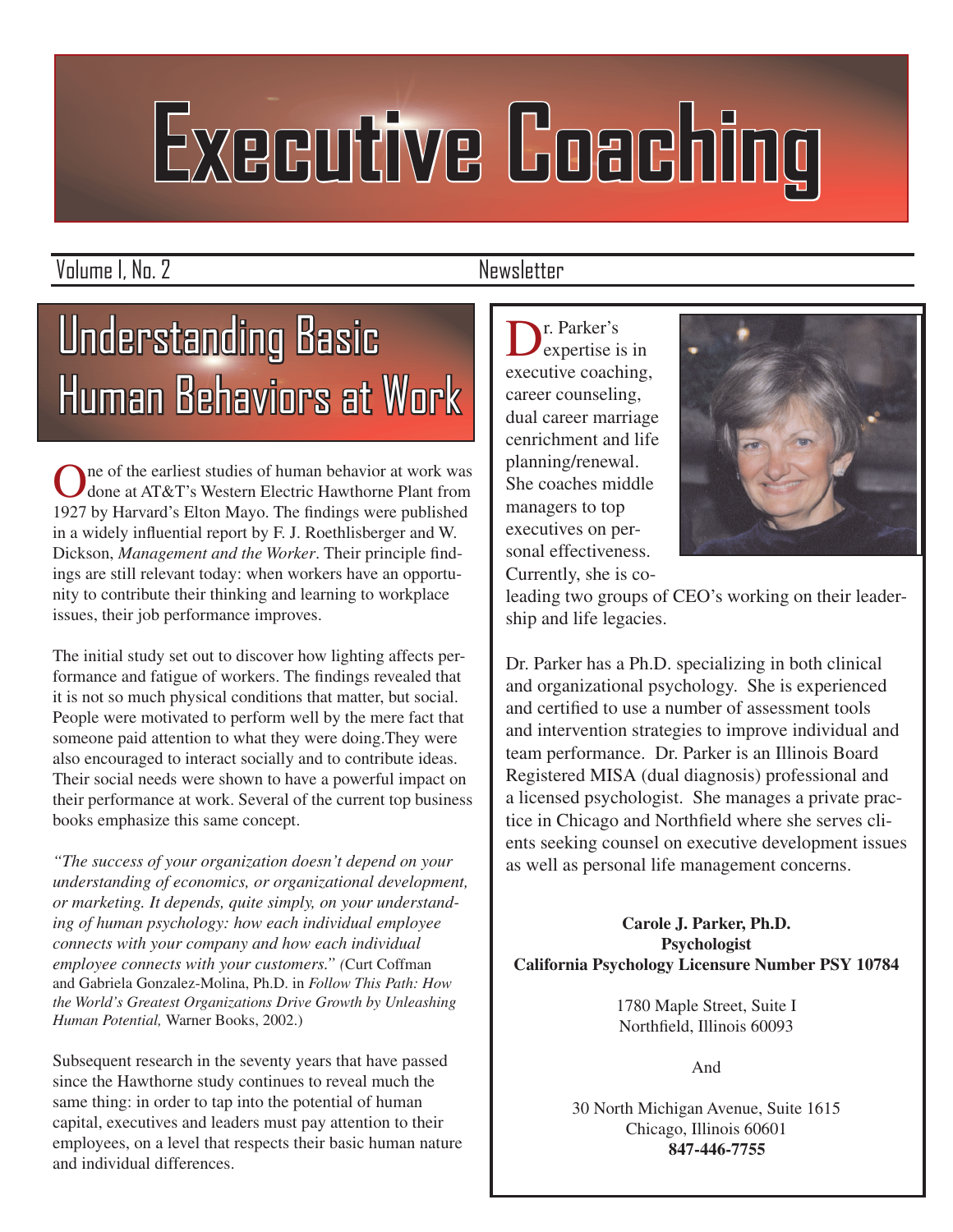**Y** et a growing number of executives intuitively know what research by the Gallup Organization reveals:<br>most cronizations are running at about one third of their most organizations are running at about one third of their human potential. Successful organizations don't expect that employee incentives will guarantee better job performance. Instead, they pay attention to human nature.

As one CEO puts it, "In today's business world there are really only two important challenges: One is to reduce costs and cut prices. The other is to grow margins by acquiring and sustaining profitable customers. I can't do that. My employees must do it, one customer at a time."

Companies on the path of extreme competition must be able to provide more than price advantage. In order to do so, organizations must tap into employee motivation and discover what drives them. When they do, they unleash tremendous energy and potential.

What many organizations don't see is that employee performance and its subsequent impact on customer engagement revolve around intrinsic motivation determined in the brain. This motivation defines specific talents and the emotional mechanisms everyone brings to work. Recent discoveries in neurosciences support the fact that emotional processes are integral to learning, reasoning and decision making. How can leaders improve their understanding of their employees' strengths and motivating drives?

#### **What are the basics of human motivation?**

Several theories of human nature provide perspectives for understanding basic human drives. A review of these will remind leaders how important it is to understand how employees behave at work and how they are motivated. However, a note of caution: *While assessment tools will categorize and simplify human behavior, they cannot fully represent a person's complexity*. Each theory and its measurement merely provide a basic framework. Theories and assessment profiles are helpful in understanding how and why humans behave. Attention and respect must always be paid to individual differences.

Employees are not the same, and in order to gain greater understanding of an individual's strengths and value, it is necessary to look at certain categories or classifications of personalities, styles, preferences and interests.

Carl Jung said that people either derive energy from relating to others or from internal thoughts. They also tend to gather information in different ways, either by focusing on data, or by intuitively seeing the big picture. They express themselves in different ways, either with a focus on rational thinking, or on feelings and values. And they also have tendencies to make decisions rapidly with planning and organization, or to be more spontaneous and pressure-prompted.

Using the Myers Briggs Type Indicator or other assessments, these dichotomies can be measured to indicate type preferences:

- 1. **Extraverted** or **Introverted**
- 2. **Sensing** or **Intuitive**
- 3. **Thinking** or **Feeling**
- 4. **Judging** or **Perceiving**.

A trait is a temporally stable, cross-situational individual difference. Currently the most popular approach among psychologists for studying personality traits is the five-factor model or "Big Five" dimensions of personality. According to statistical factor analysis, there is much evidence that there are five basic personality traits. Researchers are not in total agreement regarding all of the aspects of the five factors. However, there is general agreement that the following descriptions mostly define these factors:

1. **Emotional stability** (also called **Neuroticism**): The degree to which an individual is calm, self confident, and cool versus insecure, anxious, depressed and emotional 2. **Extraversion**: The extent to which an individual is out going, assertive and positively interactive with others, instead of reserved and quiet

3. **Openness**: Defines individuals who are creative, curious and cultured, versus practical with narrow interests (some call this a **Culture** dimension)

4. **Agreeableness**: Concerns the degree to which individuals are cooperative, warm and agreeable versus argumentative, cold, and antagonistic

5. **Conscientiousness**: The extent to which individuals are hard working and organized, dependable and persevering versus lazy, disorganized and unreliable

A very popular assessment tool is called the DISC, and it is based on a theory of behavior style preferences formulated by psychologist William Moulton Marsten in the 1930s. The letters "DISC" stand for four basic behavior preferences:

- 1. **Dominance**: Response to problems and challenges
- 2. **Influencing**: Ability to influence others to their point of view
- 3. **Steadiness**: Response to the pace of the environment
- 4. **Compliance**: Response to rules and procedures

The general meaning is that people will demonstrate by their behaviors a natural tendency to be high or low on each of the four dimensions. A person high on the D factor is usually task oriented, competitive and a risk taker. A high I rating indicates a "people-person," who enjoys interacting and developing relationships. A high S means a person is reliable, organized and conscientious, albeit non-demonstrative.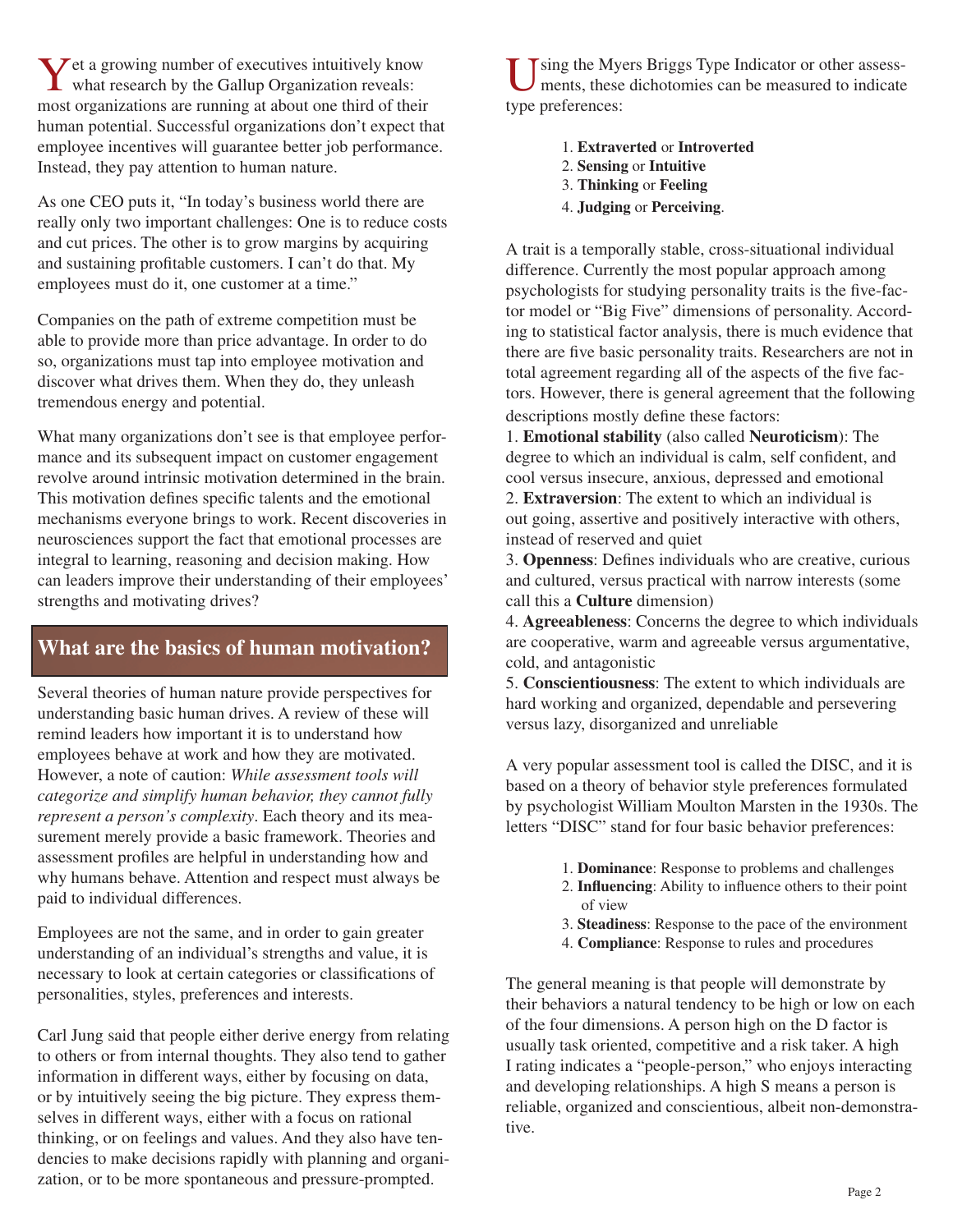A high C refers to a person who is compliant and con-<br>cerned with rules and paper work. The implications for<br>ish placement are obvious job placement are obvious.

Another assessment frequently used at the same time as the DISC is one that defines personal interests, attitudes and values (PIAV). Based on the work in the 1930s of another psychologist, Eduard Spranger, it rates a person's degree of interest in six domains:

1. **Utilitarian**: Usefulness and efficiency of activities, including economy of time and resources

- 2. **Aesthetic**: Beauty and harmony in the environment
- 3. **Theoretical**: Learning, with a high regard for knowledge and research
- 4. **Individualistic**: Influencing others, and having power
- 5. **Social**: The good of mankind, justice and fairness for all

6. **Traditional**: A social system, which could be religious, political or philosophical

According to this theory, each person holds these interests in a hierarchical manner, and will seek to satisfy their first and second interests in all of their activities, including at work. The implications are important for job placement, as well as for job enrichment.

Abraham Maslow believed that satisfying physiological and safety needs alone is not enough to motivate a person fully. Once these needs have been met, there are others waiting to take their place. In Maslow's Hierarchy, a person progressively seeks to satisfy more sophisticated needs:

**Physiological Needs**: Basic physical needs such as



**Maslow's Hierarchy**

**Social Needs**: Contact and friendship with fellow-workers, social activities and opportunities

**Ego**: Recognition, acknowledgment, rewards

installations

**Self-Actualization**: Realizing one's dreams, using one's gifts, talents and potential

In 1968, Frederick Herzberg wrote a classic article in the *Harvard Business Review* on how to motivate employeesn 1968, Frederick Herzberg wrote a classic article in the an article that today remains the all-time best selling reprint for the publication. He explains that money doesn't really motivate people, but if inadequate, will cause dissatisfaction. People are motivated by interesting work, an opportunity to contribute and be heard, and appropriate recognition. Job enrichment is created by giving employees responsibility and participation in decisions. Herzberg reinforces the research results of the Hawthorne studies.

Herzberg's landmark article called, "One More Time: How Do You Motivate Employees?" (*Harvard Business Review*, reprint 87507) merits a thorough reread for understanding the basics of motivation in employees.

David McClelland described three basic motivators in managers in an important article in the Harvard Business Review (1976). His original work on motivation defined three social motives in humans (1949):

- 1. The drive to **achieve**
- 2. The drive for **power**
- 3. The drive to **affiliate** with others

The key issue here is the way a manager defines success, i.e. what motivates the manager. Some equate success with personal achievement ("personal power manager"); others see it as being liked by others ("the affiliative manager"). While both have merit, in order to succeed in a complex organization, a manager needs to have a power motivation that is not a dictatorial impulse but a desire to have a strong impact and to be influential. Furthermore, that desire for power must be organized for the benefit of the organization ("the institutional manager"), rather than for personal achievement.

During the Enlightenment (1762), Rousseau observed that institutions could only flourish if they are founded on a social contract that enables human beings to pursue their individual and collective interests to the fullest extent possible. This French philosopher knew then what we emphasize in successful organizations today: *The modern enterprise flourishes when there is attention to and respect for the human beings who contribute their work efforts*.

The human potential that can be unleashed in the work place is enhanced by teams working together with opportunities to contribute, participate in decisions and have social interactions. This is as true today as it was in 1930 at the Hawthorne Plant.